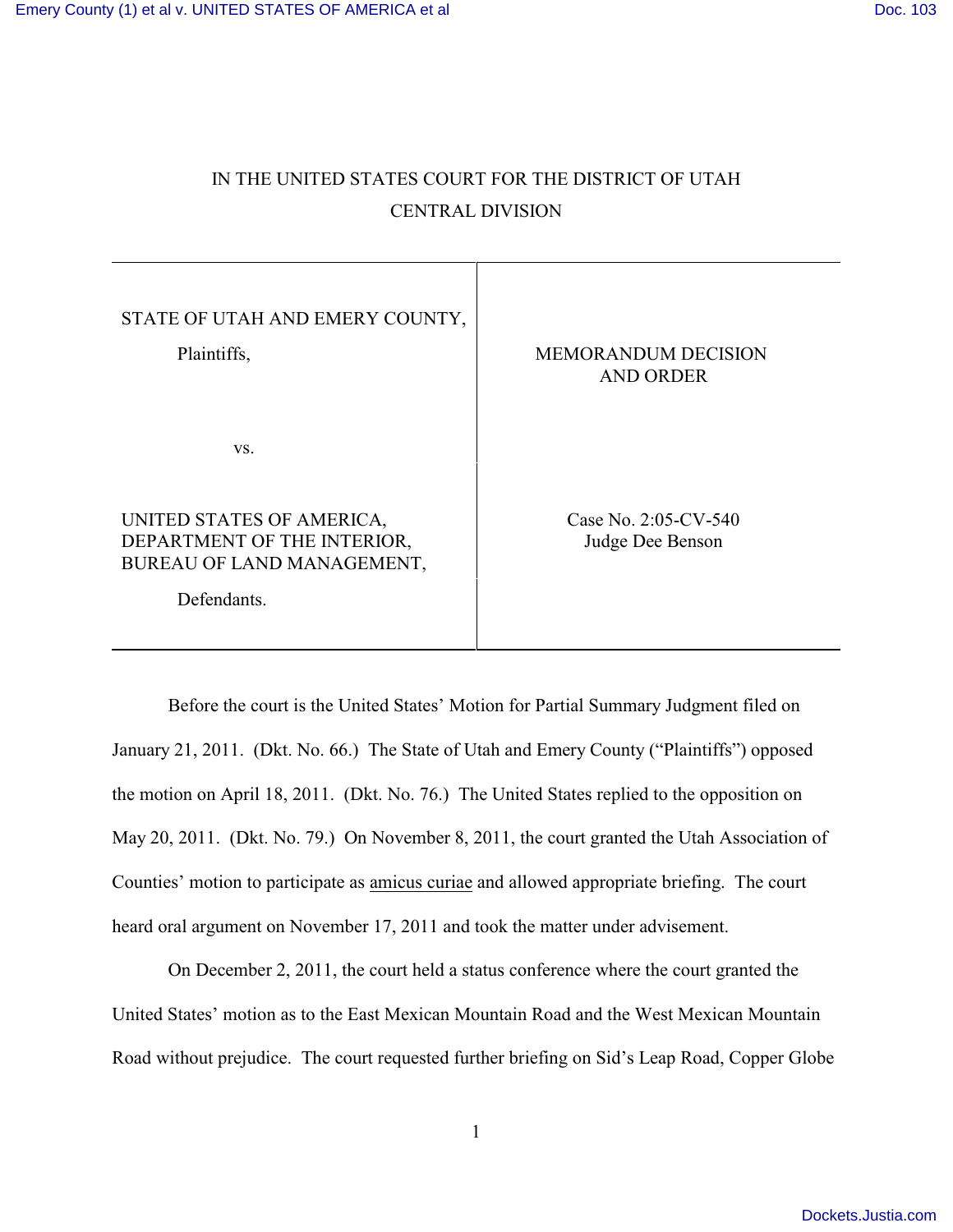Road, and Seeger's Hole Road. After receiving the supplemental briefing, the court heard oral argument on April 24, 2012 and took the matter under advisement. The court now issues the following Memorandum Decision and Order concerning Sid's Leap Road, Copper Globe Road, and Seeger's Hole Road.

## **SID'S LEAP ROAD**

The United States argues that Plaintiffs' claims regarding Sid's Leap Road are barred by the QTA statute of limitations, $<sup>1</sup>$  in part, because the road was closed with signs sometime before</sup>

June 29, 1993. (United States' Supplmnt. Mem. Supp. Mot. Partial Summ. J. ("Supp.

Supplmnt.") at 18.) The court agrees.

The United States' evidence stands uncontroverted. A Bureau of Land Management ("BLM") staff report dated April 30, 1992 contains notes of an Easter Patrol on April 18, 1992. The notes describe the following conversation between two BLM staff representatives, Tom Gnojek and Jaynee Levy, and a large family that was camping in the area:

[They] were most interested in what areas were open to OHV's. In particular we fielded many questions concerning the recently closed road to [Sid's] Leap. They wished they had been warned earlier that the closure was there, such as a notice before you start down the road off the Jackass Bench Loop road.

(Supp. Supplmnt., Ex.. 37 at SR000449) (emphasis added.)

This staff report corroborates Mr. Gnojek's deposition testimony. "[P]eople had been wandering around there [at the point of beginning of the eastern Sid's Leap Road] so we closed it

Plaintiffs brought the current action on June 29, 2005. The Quiet Title Act, 28 U.S.C. §2409a ("QTA") provides a statute of limitations of 12 years. Thus, the applicable date for purposes of statute of limitations is June 29, 1993.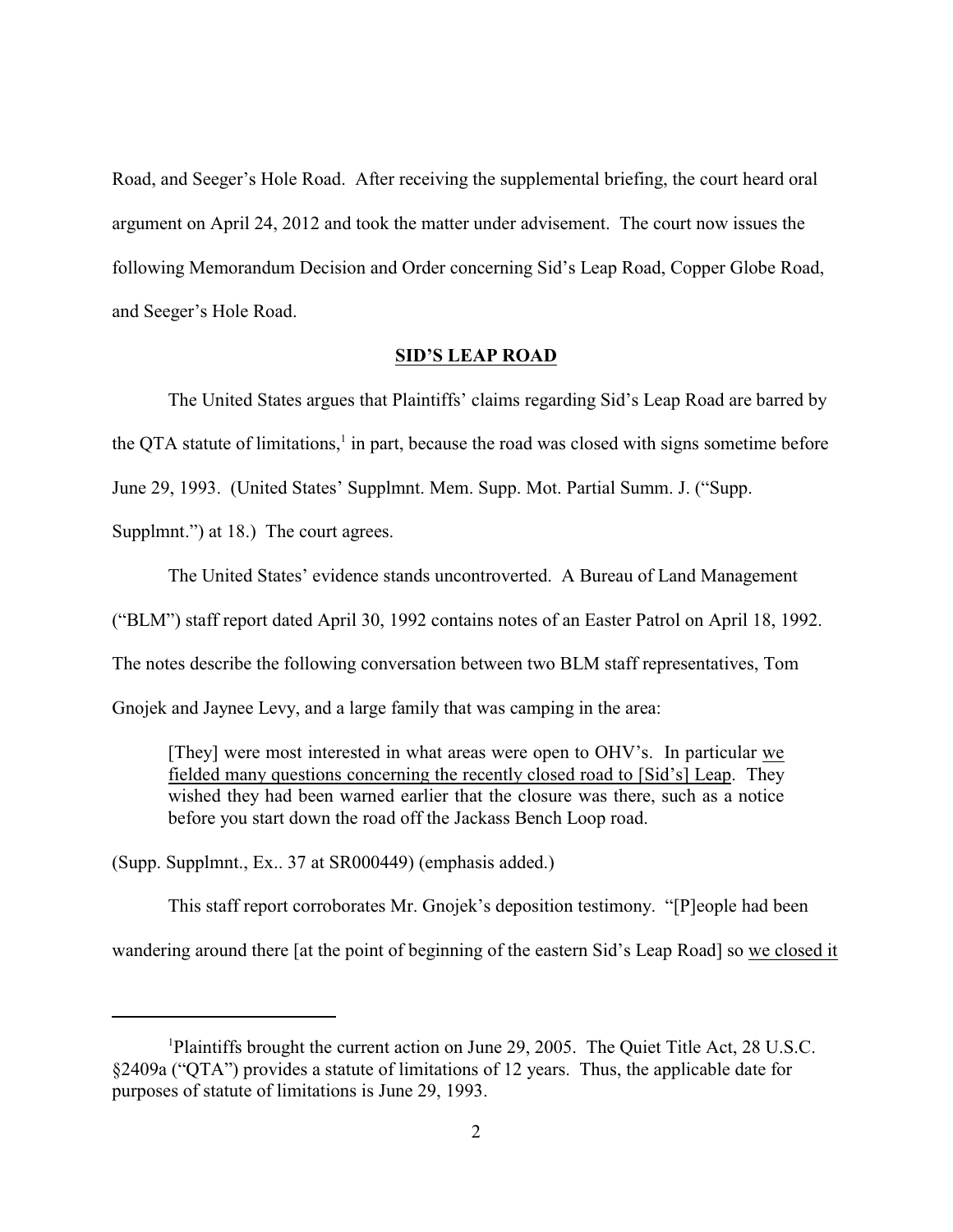with additional signs and marked it closed and in the early '90s started more intensely looking at that road to try to maintain the closure that was prescribed by the RMP." (Supp. Supplmnt., Ex. 14 at 37:14-18) (emphasis added.)

The staff report and Mr. Gnojek's deposition testimony stand uncontroverted. Thus, for purposes of this motion, Sid's Leap Road was closed with signs sometime before June 29, 1993. This action was sufficient to constitute notice of the United States' adverse claim. Accordingly, Plaintiffs' claims as to Sid's Leap Road are barred by the QTA statute of limitations.

# **COPPER GLOBE ROAD**

The United States argues that the QTA statute of limitations was triggered as to Copper Globe Road by the grading and improvement of the road, by the 1971 and 1980 Memorandums of Understanding, and by the 1985 easement which covers portions of the road located on stateowned lands. (Supp. Supplmnt. at 18-23.) The court disagrees.

## **I. Road Grading and Improvement**

The United States argues the court should grant its motion as to Copper Globe Road because it graded and improved the road "as far back as 1956 or 1957." (Supp. Supplmnt. at 20.) This argument fails for two reasons. First, there is a factual dispute as to how often the road was maintained, graded and/or otherwise improved by the United States. While the United States asserts that it may have conducted such activities since 1956, Plaintiffs assert that such activities were limited to "grading the road a single time in 1992." (Pls. Resp. to Def.'s Supp. Supplmnt. Mot. Partial Summ. J., Dkt No. 98 ("Opp'n Supplmnt.") at 17.) Thus, the issue should be presented to the trier of fact.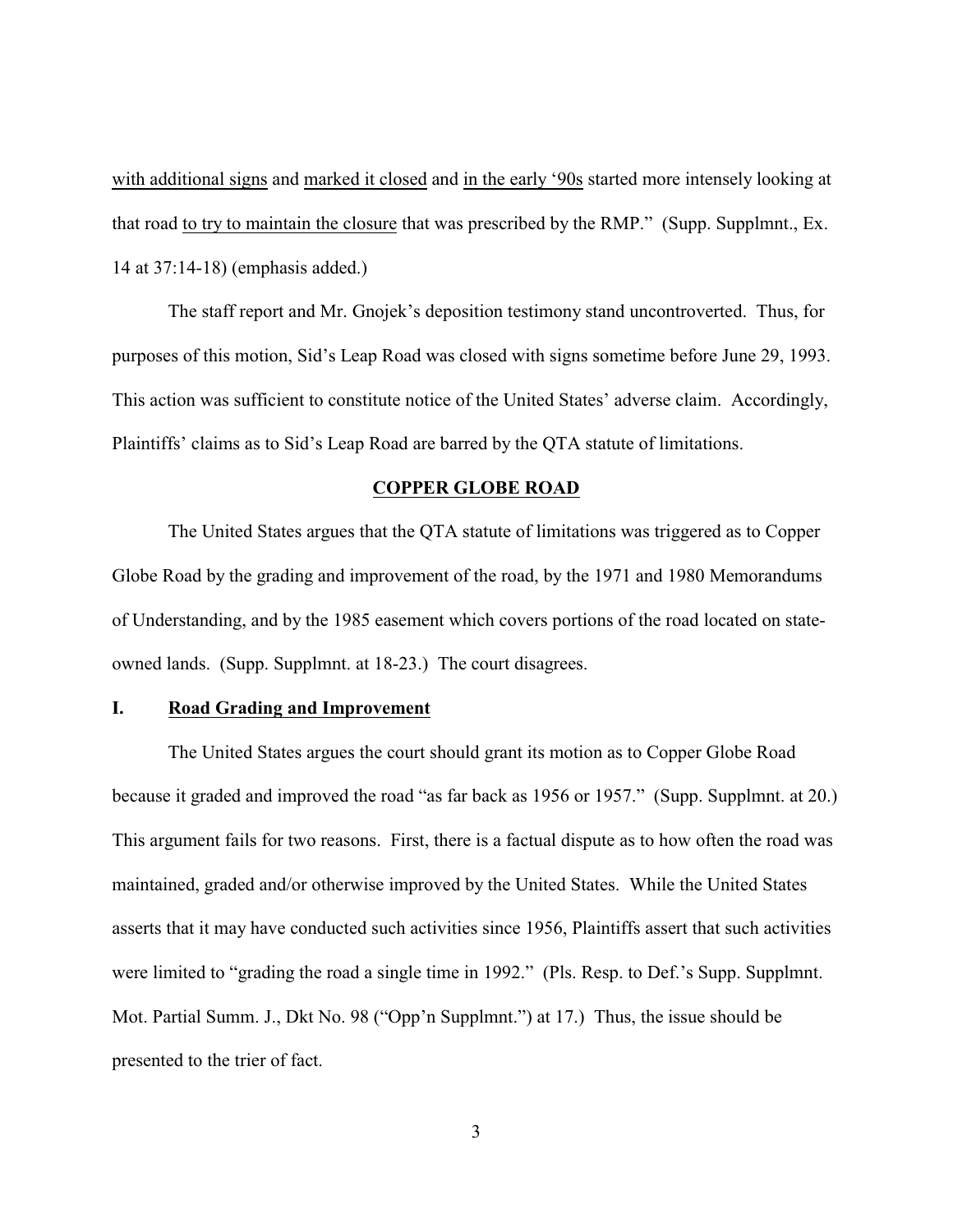Second, the court finds that grading and improving the road are not adverse claims to Plaintiffs' alleged right-of-way. Here, the court finds the Ninth Circuit case McFarland v. Norton persuasive. 425 F.3d 724 (9th Cir. 2005). McFarland involved an easement accessing a private inholding within Glacier National Park. Since at least 1916, year-round residents of the private land had access via a road crossing federal land. During the 1970s, the Park Service began to erect wooden barriers which the landowners moved aside for access. In 1976, the Park Service replaced the barriers with a locked cable which the Park Service unlocked at the request of the landowners. Later, the Park Service installed a double-lock system, but again the landowners were allowed access. In 1999, the Park Service advised plaintiff that the landowners would no longer have access to the road during the winter and changed the lock system to deny access. In 2000, plaintiff sued to quiet title claiming an easement over the road.

In reversing the district court, the Ninth Circuit held that the statute of limitations had not run because McFarland "did not know nor should he have known that the government disputed his claim to an easement" until 1999 when the Park Service refused to open the gate during the winter. Id. at 728. The Ninth Circuit reasoned that "[t] he government, in its capacity as the owner of the servient tenement, has the right to reasonable use of its land . . . . It follows that mild interference with the use of an easement pursuant to the government's own property interests will not start the statute of limitations running . . . ." Id. at 727 (citations omitted). The court held that "[u]nless the installation of gates is coupled with a denial of access, there is no easement infringement." Id.

4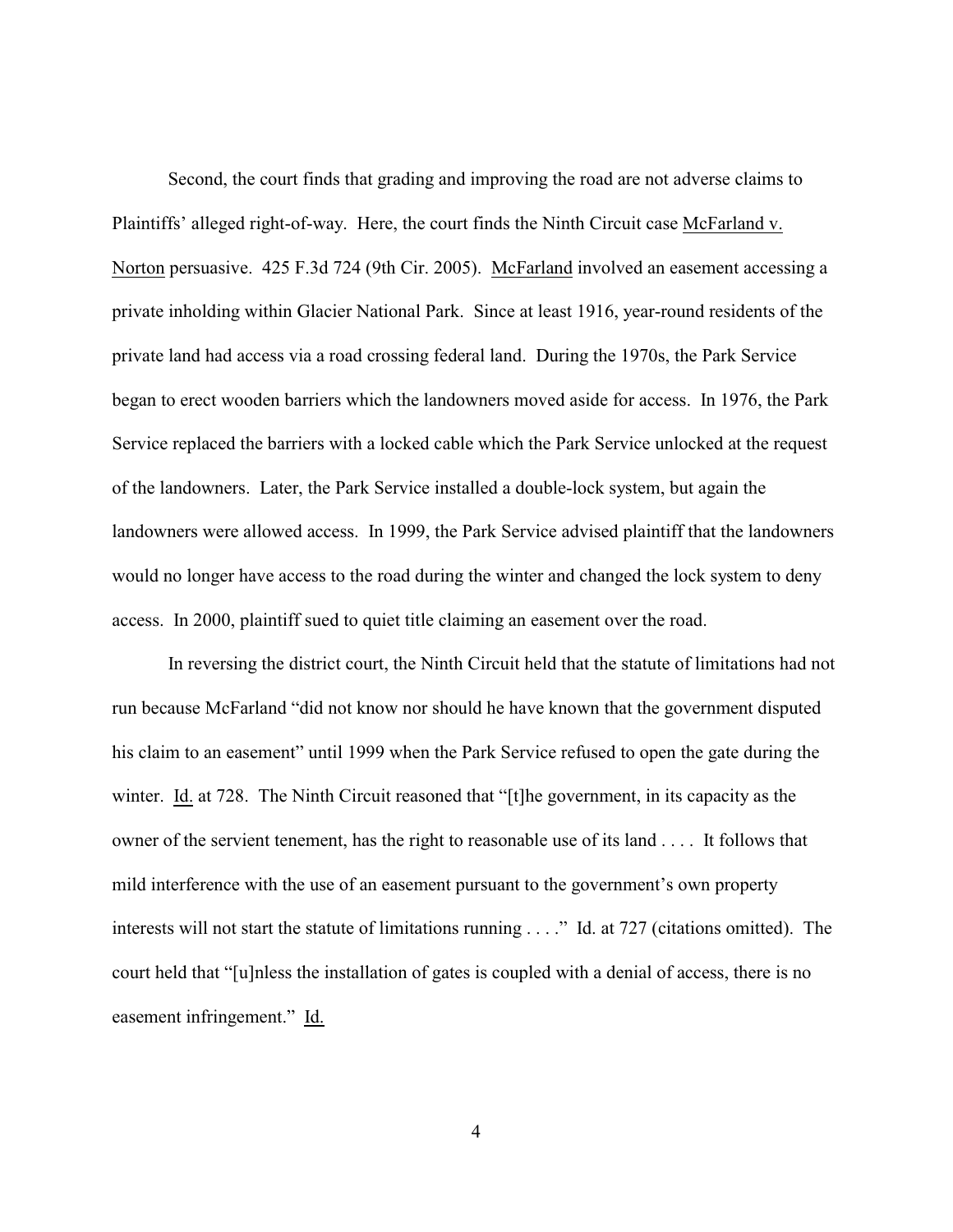In the case at bar, the court finds that grading and improving the road is "mild interference" pursuant to the "government's own property interests" and that unless those activities were "coupled with a denial of access" there is no "infringement" on Plaintiffs' rightof-way. Id. Accordingly, the United States' maintenance and improvement activities – even if they went as far back as 1956 – did not trigger the QTA statute of limitations.

#### **II. 1971 and 1980 MOUs**

The United States also argues that the 1971 and 1980 Memorandums of Understanding ("MOUs") constitute adverse claims of ownership to Copper Globe Road which triggered the QTA statute of limitations. (Supp. Supplmnt. at 18-19.) This argument also fails. The practice of using road maintenance agreements ("RMAs" or "MOUs") predates both the QTA and the repeal of R.S. 2477 by the Federal Land Policy Management Act ("FLPMA"). For years, counties and the BLM have entered into road maintenance agreements to allocate maintenance responsibilities between governments that have intertwined interests.

The 1971 MOU repeatedly expresses the cooperative and mutually beneficial intent of the agreement. "This agreement is a valuable aid in the development of our cooperative relationships with Emery County. It should serve to assist in accomplishing the optimum possible maintenance of our roads of mutual concern." (Mem. Supp. Mot. Leave Participate Amicus Curiae and Br. Amicus Curiae, Dkt. No. 82-1 ("Amicus Brief"), Ex. 7, p. 2.) The BLM expressly noted that it looked forward to "our mutual accomplishment, as funds permit, of road maintenance beneficial to the users of our interconnected road transportation system." Id. at 3.

5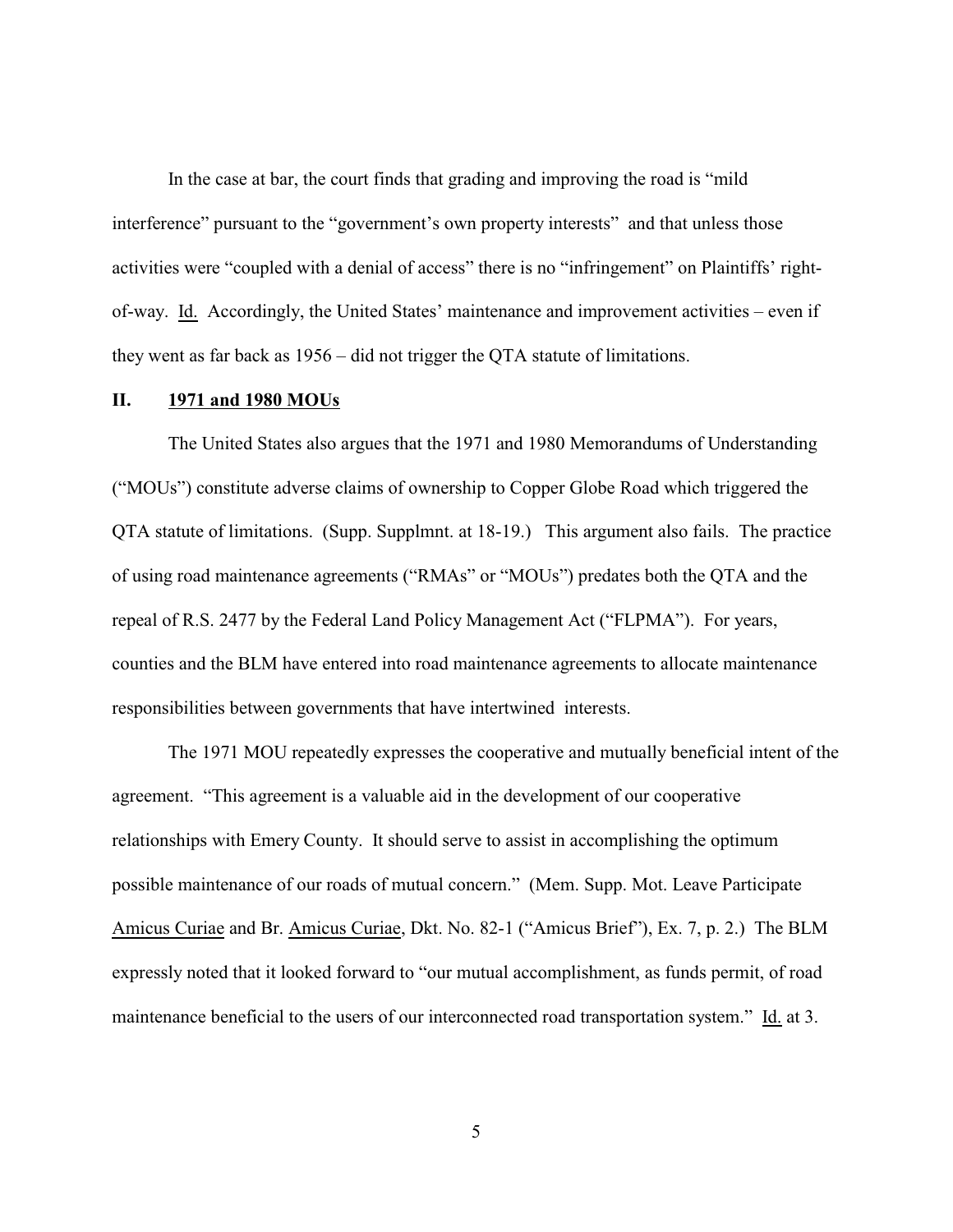The reference to funding is significant. At the time Emery County entered into the road maintenance MOUs, state law defined "county roads" as the counties' "class B roads" which were maintained with state funds. Utah Code Ann. § 27-12-22 (1976). However, class D roads are public user roads and, unlike the class B roads, do not have state funds available for their maintenance. Thus, the term "county roads" in the 1971 MOU means class B roads for which Emery County received state maintenance funds. This definition of the term "county roads" continued in subsequent MOUs, including the 1980 MOU, because of principles of contractual construction. See Wills v. Regence BlueCross BlueShield of Utah, 2:07-cv-616, 2008 U.S. Dist. LEXIS 86059, at \*\*15-16 (D. Utah Oct. 23, 2008) (citing Beehive Med. Elecs., Inc. v. Indus. Comm'n, 583 P.2d 53, 60 (Utah 1978). The 1971 and 1980 MOUs simply confirmed the county's maintenance responsibility for "county roads" being class B roads. They did not sign away rights to the public user roads historically maintained by the third-parties who used them.

As acknowledged by the BLM in an August 8, 2008 instruction memorandum regarding road maintenance agreements, "in instances where a governmental entity, such as a state, county, city, or town, and the BLM are interested in preserving the condition of a road without regard to its legal status, the use of a road maintenance agreement (RMA) may be an appropriate means to accomplish this, and . . . the BLM has used RMAs for such purposes for many years." Amicus Brief, Ex. 3. Thus, "RMAs do not make any determination regarding the legal status under R.S. 2477." Id. "An RMA simply allocates responsibility between a county and the BLM for maintaining the status quo of the roads covered by the RMA." Id. Consequently, the court finds that the MOUs did not make ownership claims of the respective roads but allocated maintenance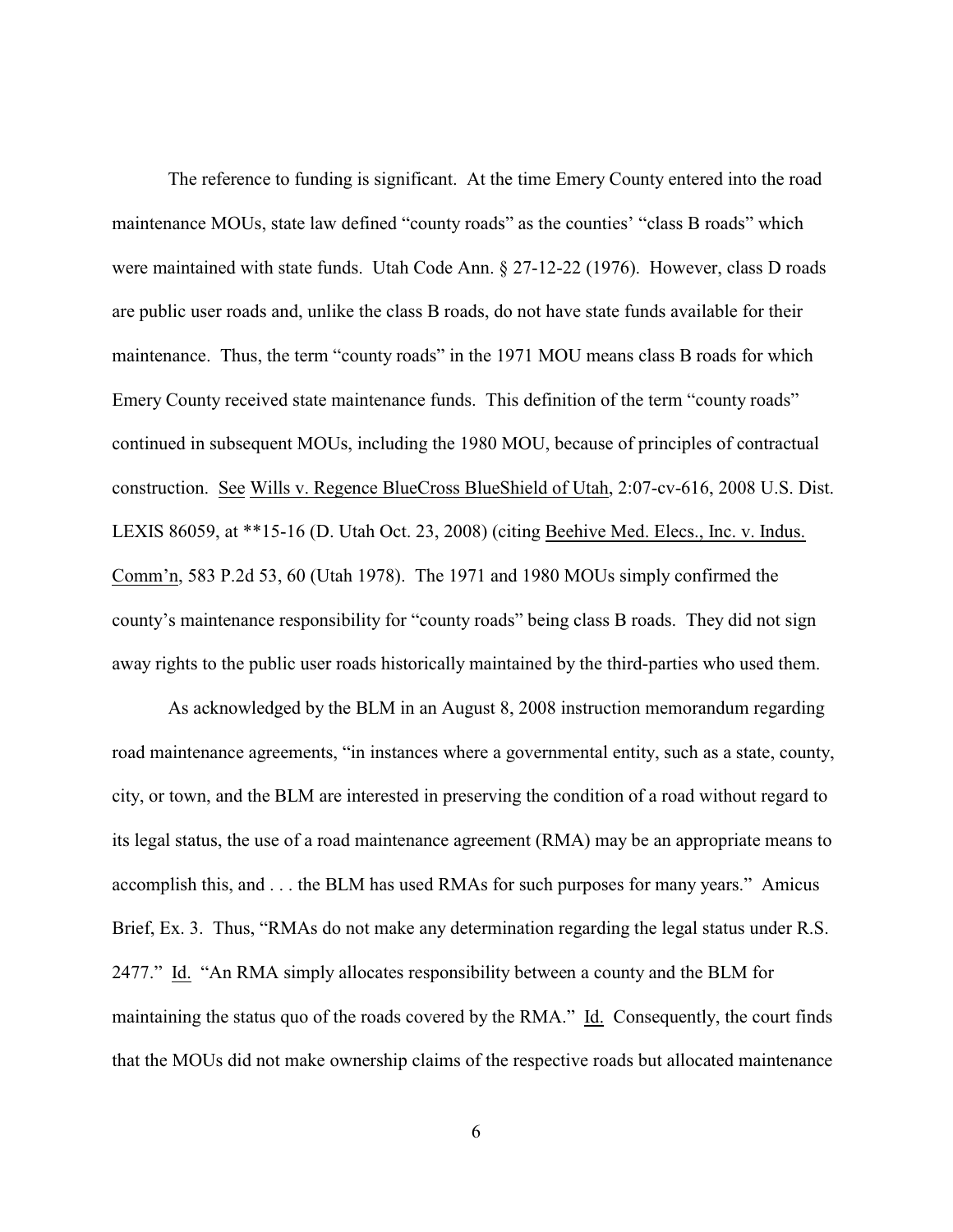responsibilities between the counties and the BLM. Accordingly, the court holds that the 1971 and 1980 MOUs do not contain an ownership claim by the BLM of Copper Globe Road.

However, even if the MOUs contained an ownership claim of Copper Globe Road, the court would still find that such a claim would be insufficient to trigger the statute of limitations. As explained above, this court finds McFarland, and cases like it, persuasive. The present case involves rights-of-way; it does not involve fee simple title to property. Where a claimant seeks "fee title [to property], notice of a government claim that created even a cloud on the title may be sufficient to trigger the limitations period." McFarland v. Norton, 425 F.3d 724, 726 (9<sup>th</sup> Cir. 2005). "An easement, of course, is different." Id. at 726-27. "[W]hen the plaintiff claims a nonpossessory interest such as an easement, knowledge of a government claim of ownership may be entirely consistent with a plaintiff's claim." Michel v. United States, 65 F.3d 130, 132 (9th Cir. 1995). Thus, in easement and right-of-way cases, the limitations period is not triggered simply because "the government claims some interest – any interest – in the property." Werner v. United States, 9 F.3d 1514, 1516 (11th Cir. 1993). Rather, when a plaintiff claims a nonpossessory interest, an action accrues "only when the government, adversely to the interests of plaintiff, denies or limits the use of the alleged easement." Michel, 65 F.3d at 132 (citing Werner, 9 F.3d at 1516).

In the case at bar, Plaintiffs allege that they have a right-of-way on Copper Globe Road; they do not allege that they have fee simple title to it. An ownership claim of the road is not adverse to Plaintiffs' alleged right-of-way. Thus, even if the 1971 and 1980 MOUs were claims of ownership of Copper Globe Road, they would not trigger the QTA statute of limitations.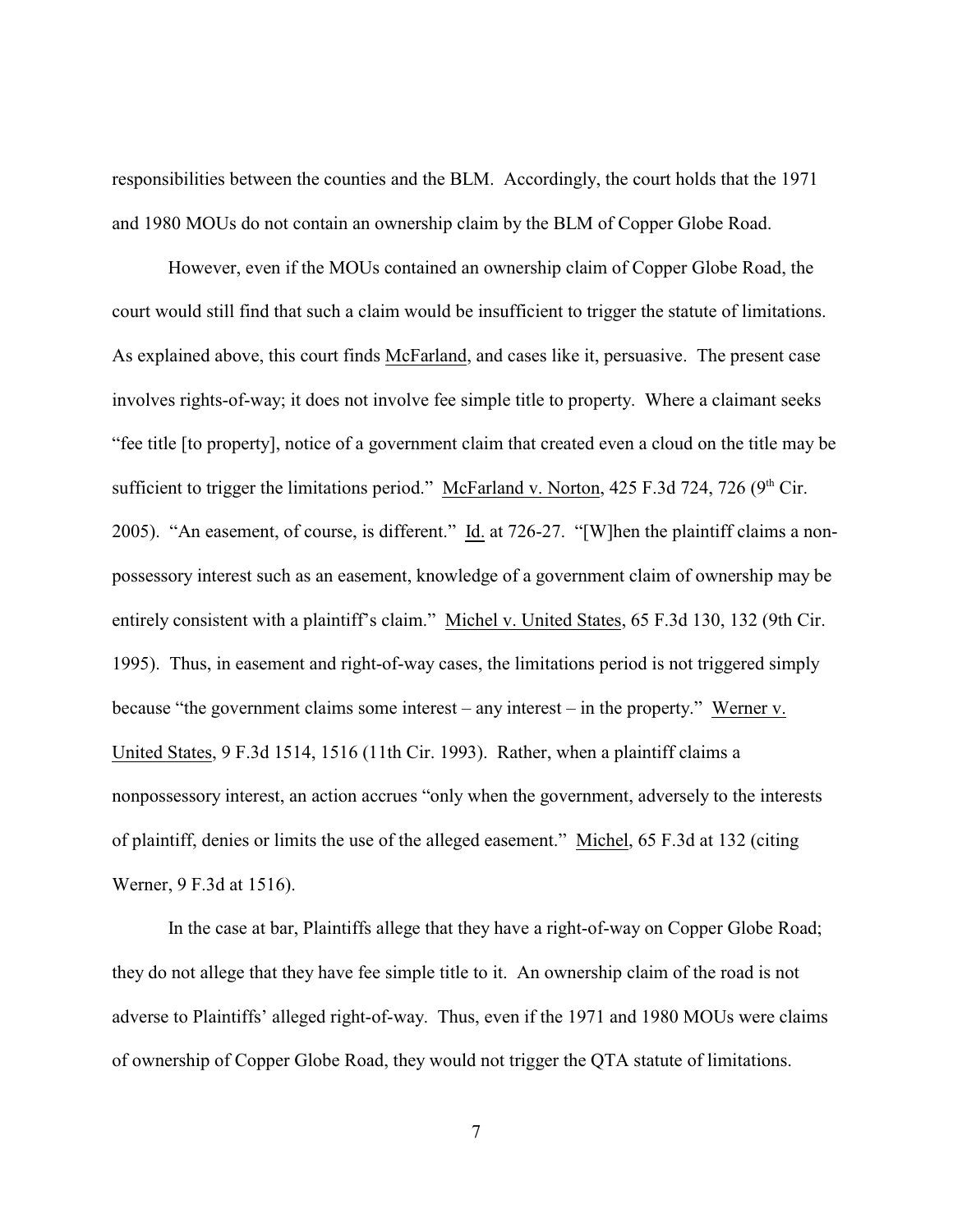# **III. Exclusive Easement**

The United States also argues that the QTA statute of limitations was triggered in 1985 when it was given an easement for those portions of Copper Globe Road located on state-owned lands. (Supp. Supplmnt. at 19-20.) This argument also fails. The purpose of the easement granted to the United States is to allow "access for the people of the United States generally to all lands owned, administered, or controlled by the UNITED STATES OF AMERICA . . . ." (Supp. Supplmnt., Ex.. 23.) Furthermore, the State "reserve[d] the right to utilize said easement for ingress and egress and access to and from the lands owned by Grantor on both sides of the easement for all lawful purposes." (Id.) Thus, this easement provides for access not only to the BLM, but also to the State of Utah and to the People of the United States, which includes the same people who had been using the road since at least the 1930s. Furthermore, the easement reverts to the State should it be no longer used for its intended purpose. Thus, the court finds that the easement did not constitute an adverse claim to the alleged R.S. 2477 right-of-way across federal land. Accordingly, the easement did not trigger the QTA statute of limitations.

# **IV. 1963 Ownership Assertion**

To the extent that the United States continues to argue that the 1963 ownership assertion triggered the QTA statute, the court denies the same for the reasons stated above regarding ownership claims of land where a right-of-way is involved.

8